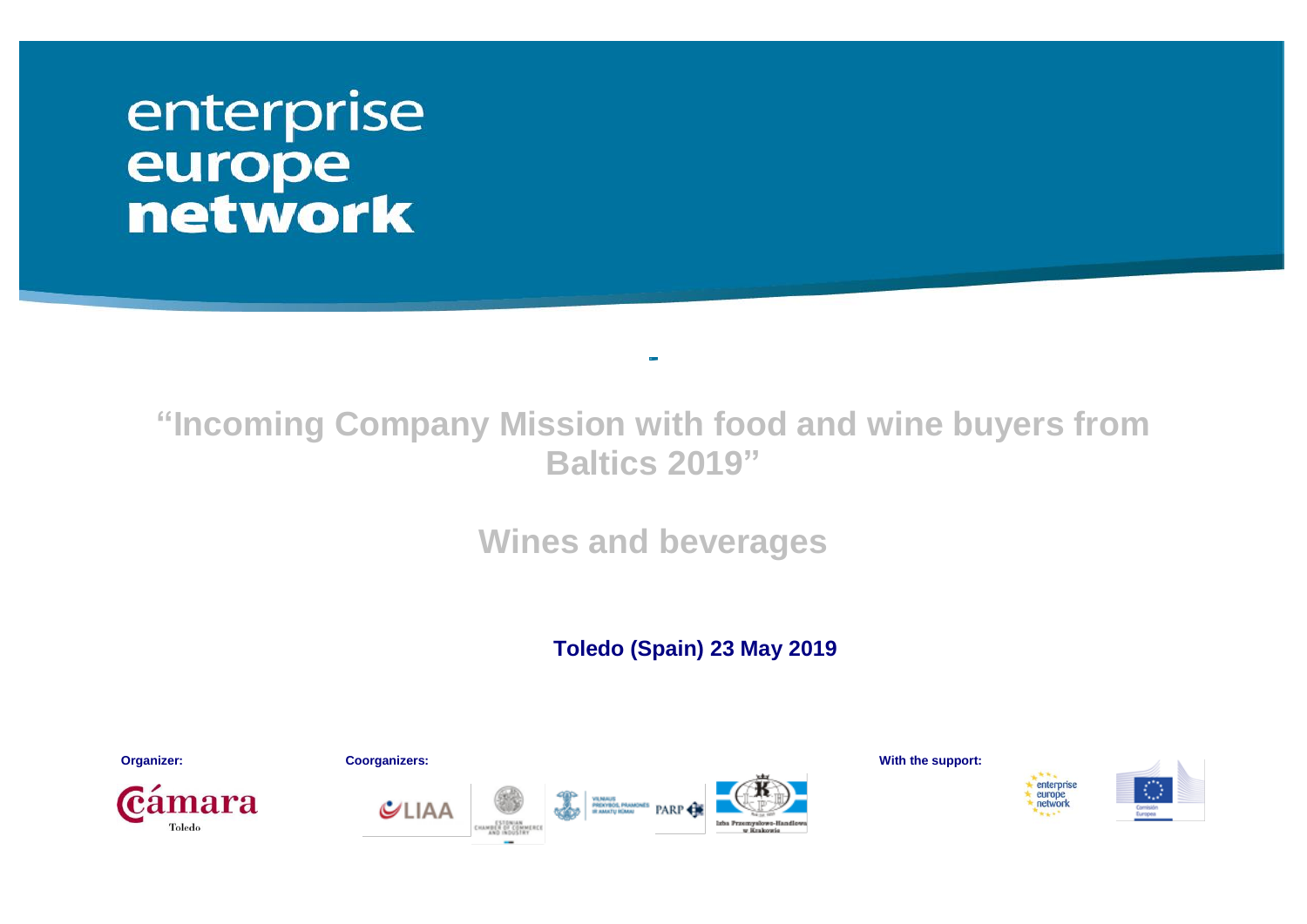

## **CERVEZAS DOMUS, S.L.**

Website : https://cervezadomus.com/ Contact : Mr. Alvaro Gómez

CERVEZAS DOMUS is one of the pioneer craft beer companies in Spain, founded in Toledo in 2007. The company has expanded its scope of action throughout the national territory. Domus® has successfully entered the demanding English, Asian and Italian markets, as well as having a presence in the best restaurants in New York.

Products:

Classic and Premium Styles: Lager, Scoth honey, wheat spyced, pale, IPA, Iberian double IPA, triple belga, imperial red, triple stout Other products: Beer liquor and beer jam

No distributors in Baltic countries

The company is looking for beer distributors.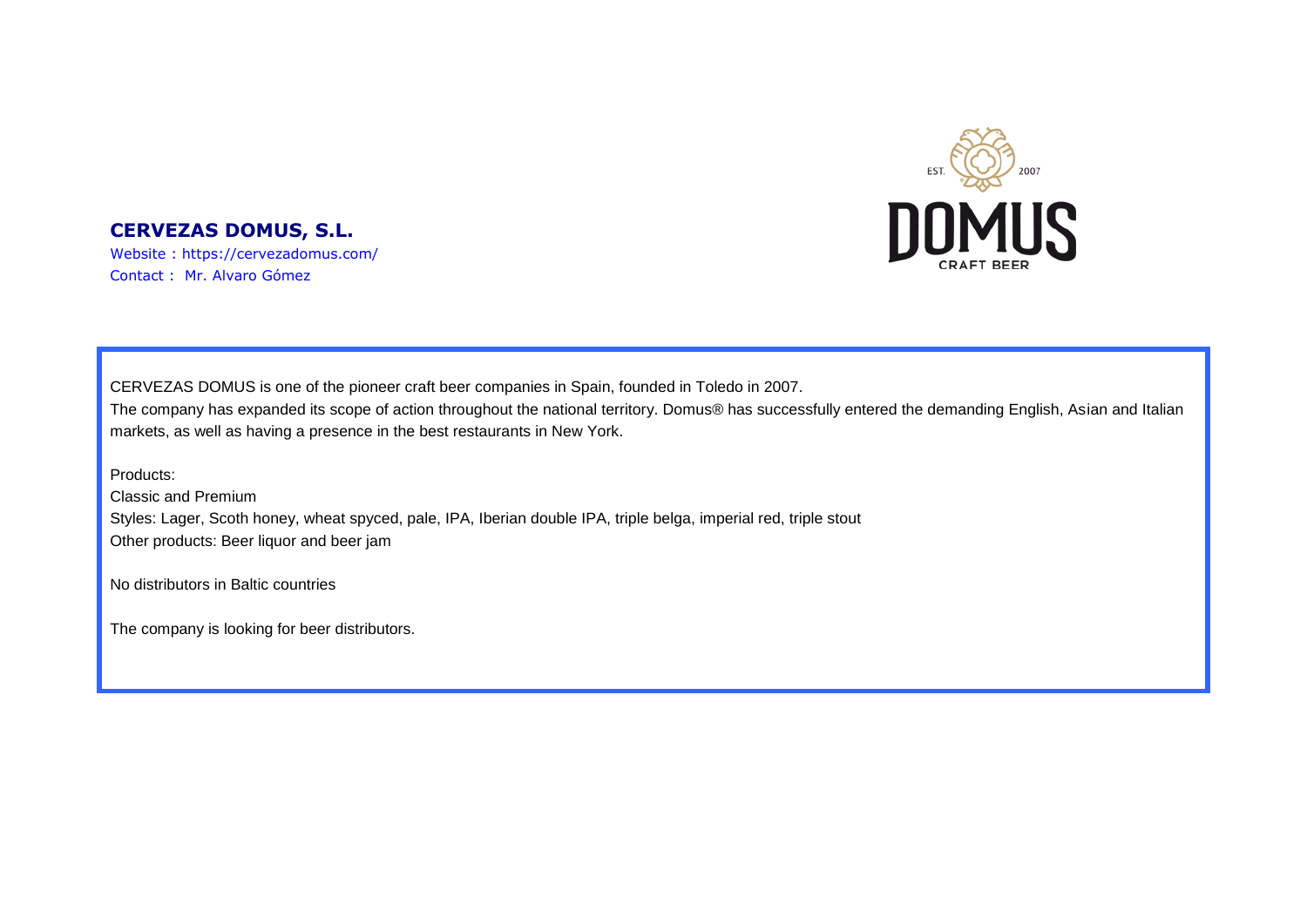

#### **BODEGAS ARRAYAN, S.L.**

Website : https://www.arrayan.es/en/ Contact : Mr. Alvaro García de Oteyza

Bodegas Arrayán was founded in 1999, it's a winery with own vineyard of Syrah, Merlot, Cabernet Sauvignon and Petit Verdot grape varieties and Petit Verdot as international varieties, and Garnacha and Albillo as autochthonous varieties.

The company produces bottled wines of high quality with the trade mark ARRAYAN certified under the Designation of origin "Mentrida". Conventional and organic wines

No distributors in Baltic countries. English spoken

The company is looking for direct wine distributor focused on HORECA sector and specialized shops. No supermarkets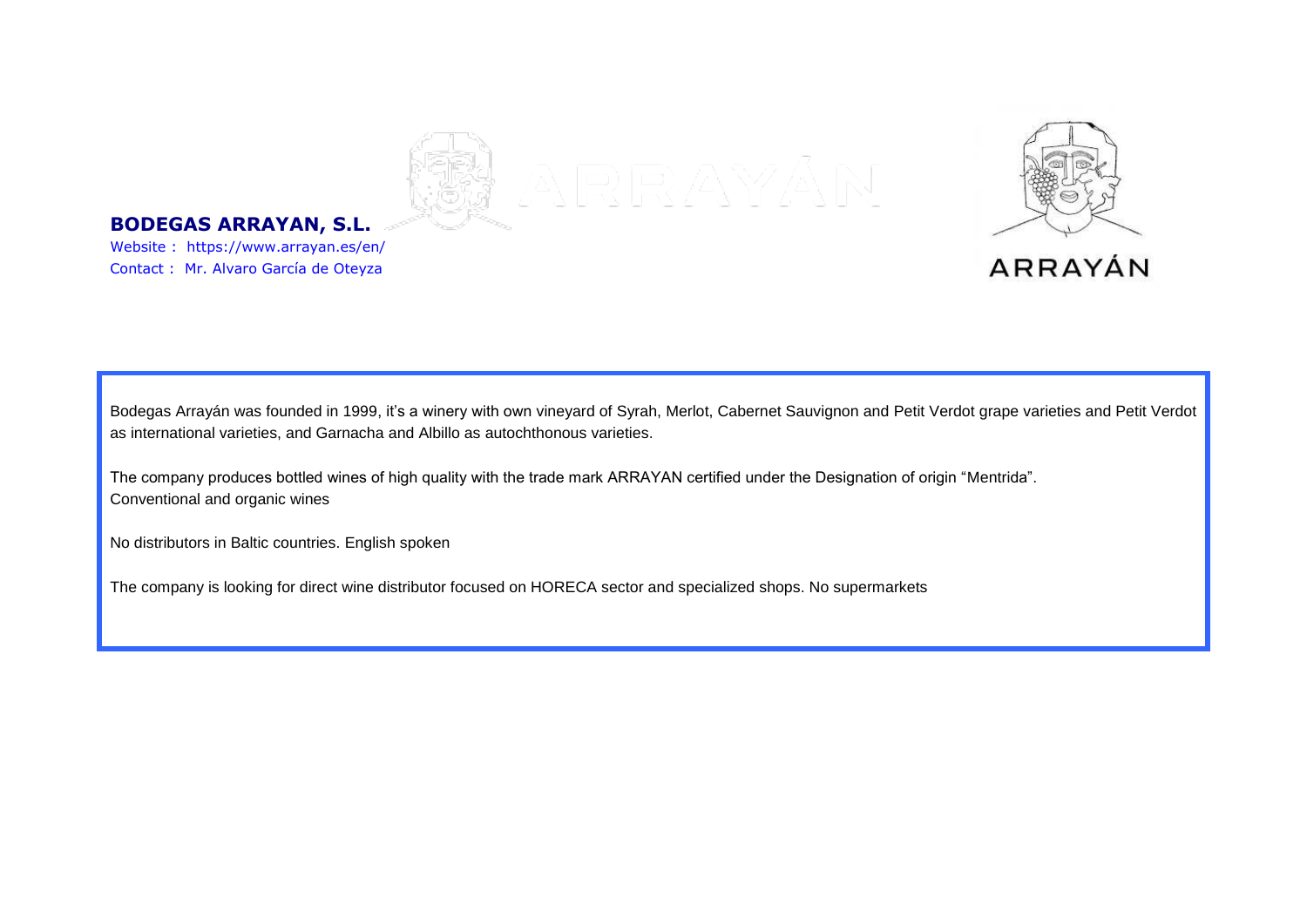

#### **BODEGAS CAMINO ALTO (Explotaciones Agricolas Hnos. Raboso)**

Website : http://bodegascaminoalto.com/?lang=en Contact : Mr. Julio Raboso

Family winery with own vineyards dedicated to the production, elaboration and commercialization of organic wines using only organically produced grapes. The wines of Bodegas CAMINO ALTO are 100 % organic and are within the Protected Geographical Indication I.G.P. "Vino de la Tierra de Castilla", to be produced entirely in that geographical area and be regulated according to European Regulation (EC) No. 834/2007 and 889/2008.

Bottled wines in glass 0,75 liters and bagin box. Trade mark: Camino Alto

No distributors in Baltic countries. English spoken

The company is looking for wine distributors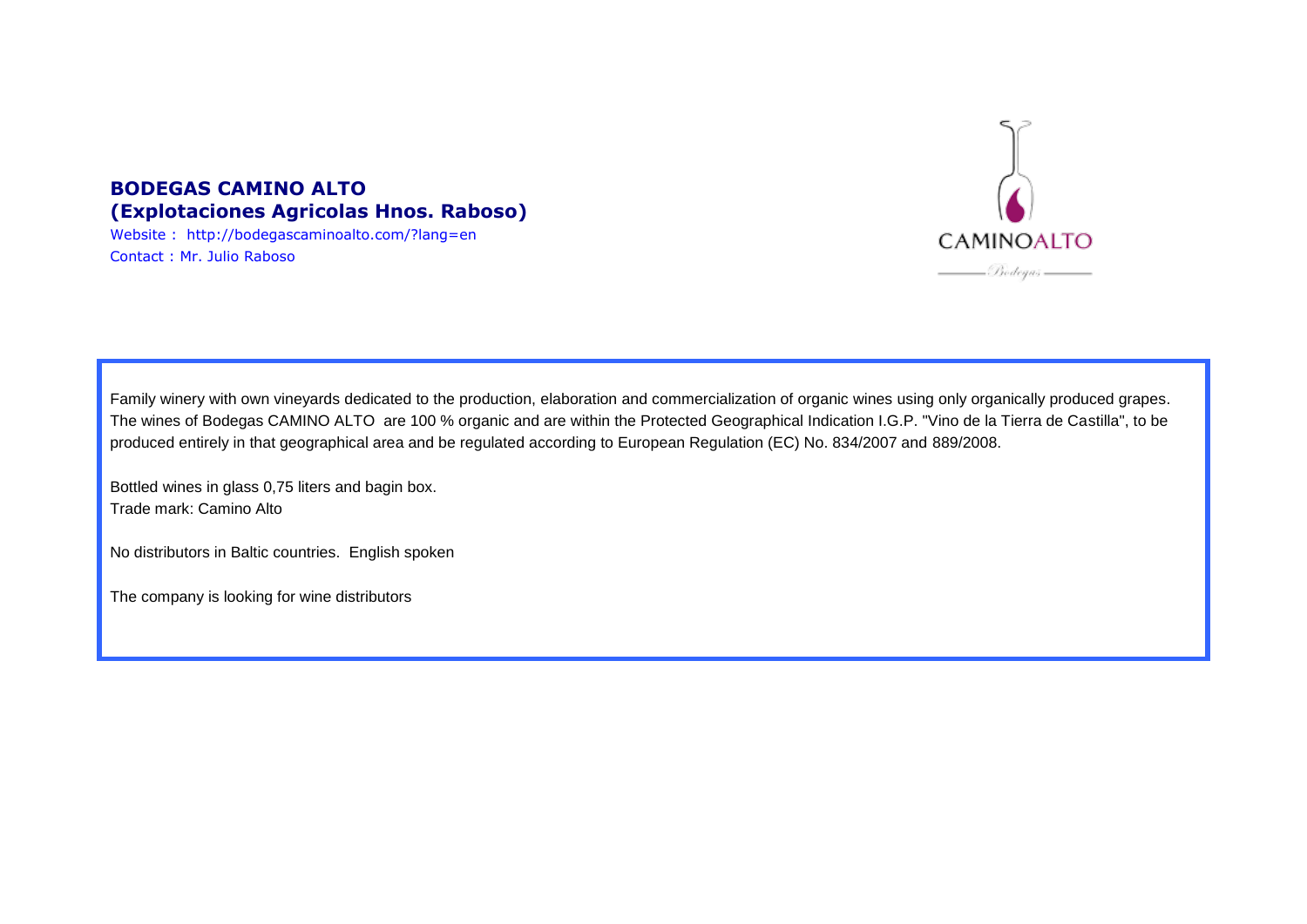#### **AGROVILLARTA, S.L. (HACIENDA VILLARTA)**

Website : http://www.haciendavillarta.com/#winery Contact : Mrs. Gabriela Calero

Winery producer of Protected Geographical Indication Protected Geographical Indication I.G.P. "Vino de la Tierra de Castilla" and certified under the Designation of origin "Mentrida".

The winery is located in Toledo, about 80 kms from Madrid. They produce their own grapes in 375 acre vine plantation with six different varieties, Cabernet Sauvignon, Syrah, Merlot, Petit Verdot, Chardonnay and, of course, the traditional and world regarded Tempranillo. Even though this estate has had vineyards for over 50 years, fifteen years ago a winery for more two millions litres of wine was built.

The grapes are harvested in the cool of the night to preserve the fresh fruit flavors. The fruit was crushed into drainers and fermented in stainless steel and again fermented in contact with a combination of new and used French and American oak. They thoroughly manage the aging of the wine in wooden barrels to obtain quality wines, gaining a reputation which has been internationally recognized with numerous awards throughout the years. Gold and silver medals in Berliner Wein Trophy , Asia Wine Trophy, Mundus Vini, Decanter, Sakura Women´s Awards, Tempranillos al Mundo, Bacchus and several other accolades in Spain, Finland and even Korea.

Products: Bottled still wines 750 ml.

Trade marks of red wines: "Besanas", "Tozara" and "Escalonia" Trade mark of white wines: YX New trade mark for frizzantes: "Kiss Me Mucho" White and rosé

No distributors in Baltic countries. English spoken

The company is looking for commercial agents and direct commercial channels as restaurants, hotels, supermarkets. They are opened to all options in order to introduce their wines in mew markets.

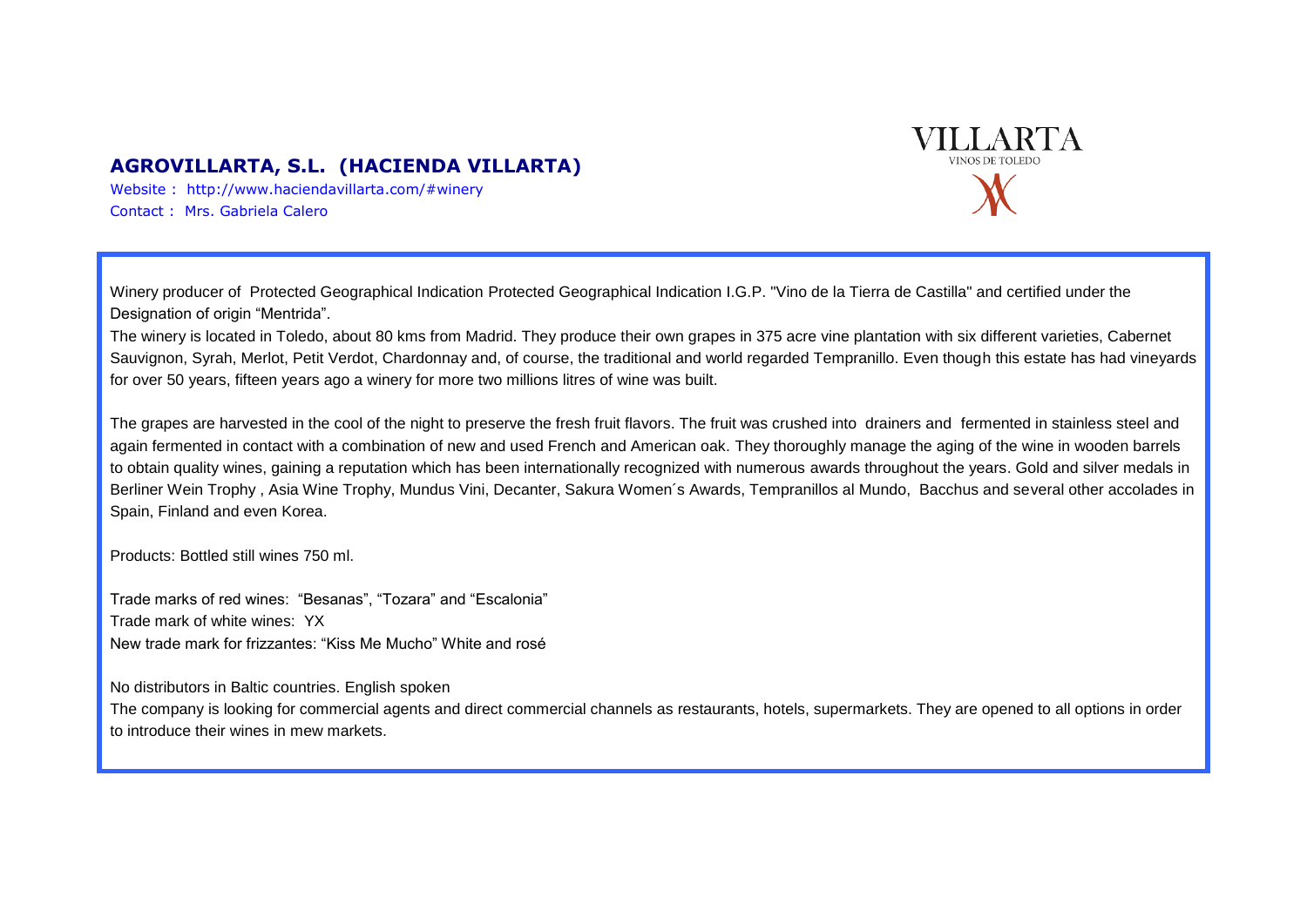## **VIÑEDOS DE CASTILLA LA MANCHA**

Website : https://www.vinedosdecastillalamancha.com/en/index.html Contact : Mrs. Antonia Carrillo



Viñedos de Castilla La Mancha was born from the union of numerous winemakers from the province of Toledo specialized in Premium bulk wine. The Spanish company of recent creation produces an average of 45 million liters of wines (white, red, rosé, sweet, semi-sweet and dry) with the following grape varieties: macabeo, sauvignon blanc, airén, verdejo, tempranillo, syrah, garnacha, muscatel, bobal, garnacha tintorera , merlot, petit verdot and graciano. They are very competitive in production capacity and the wide variety of their grapes varieties allow the clients to design the wines under their requirements.

Products: White, rosé and red wines.

Wines have different certifications: Organic wine and Varietals. They also have different designations of origin and indications: DO Mancha, DO Méntrida, IGP Vino de la Tierra de Castilla and Table wine.

No distributors in Baltic countries. English spoken

They want to offer these wines in bulk to other European wineries with small stock, bottled distributors, importers with trademarks etc or bottled wines "á la carte". Looking for wine distributors too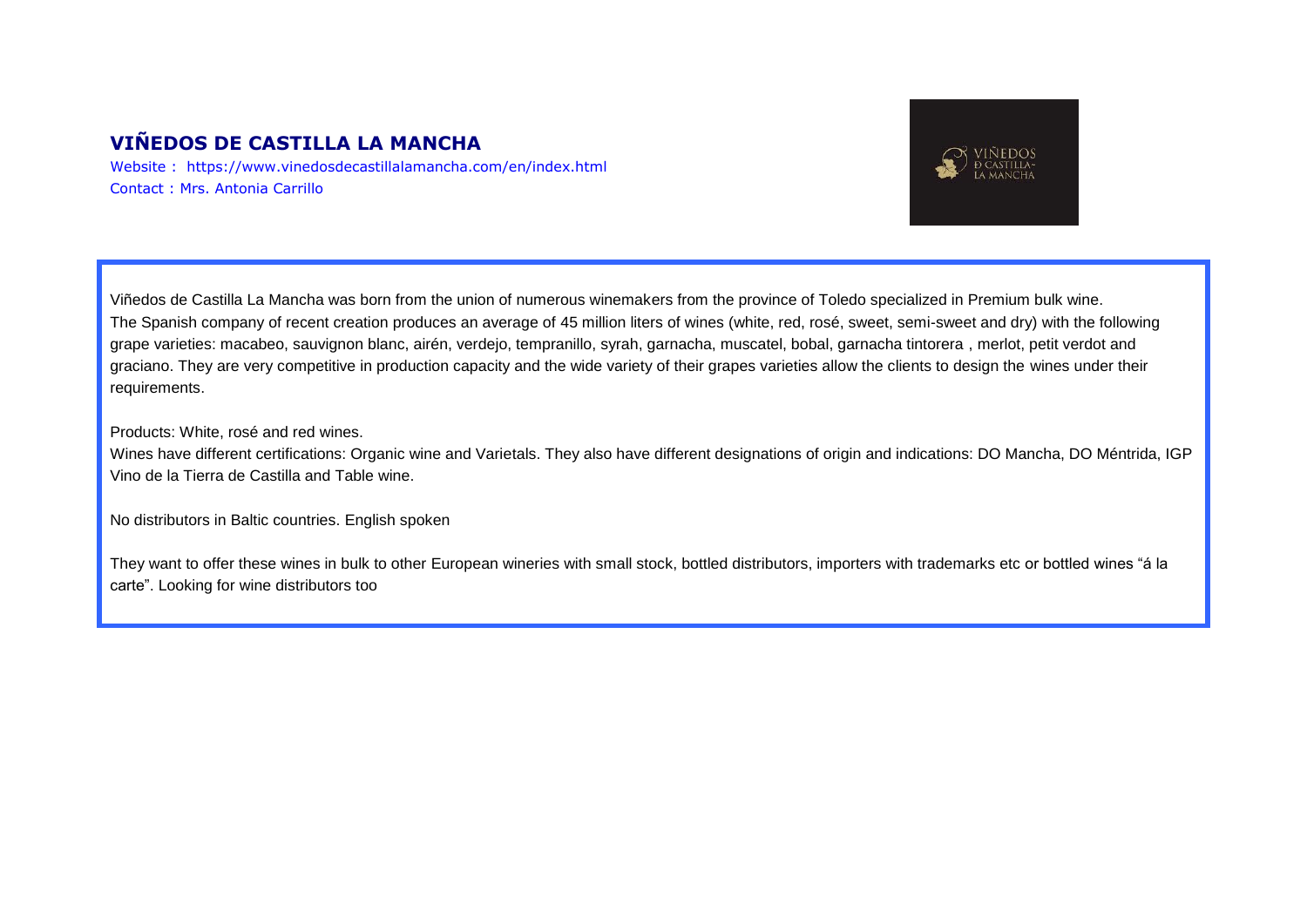



#### **BODEGAS ALONSO CUESTA, S.L.**

Website : <https://www.vinedosdecastillalamancha.com/en/index.html> Contact : Mr. Juan Alonso Cuesta

BODEGAS ALONSO CUESTA is a family owned winery specialized in wine production and aging since 1920. It's located in an old palace-house built in the 16th century. In 2000 the heritors decided to modernize the facilities with the most advanced techniques, but with a deep respect for tradition and natural products.

The vineyars occupy about 33 hectareas they are planted in an open sandy soil, poor in organic material, acids and little limestone with vines of different varieties (Garnacha, Cabernet Sauvignon, Syrah, Tempranillo, Petit Verdot, Verdejo, Viura and Sauvignon Blanc)

Red and white wines under Designation of origin "Mentrida" Trade marks for red wines: "Alonso Cuesta", "Camarus", "Valprimero" Trademarks for white wines: "Alonso Cuesta"

No distributors in Baltic countries. English spoken

The company is looking for wine distributors focused to HORECA channel and enotourism services.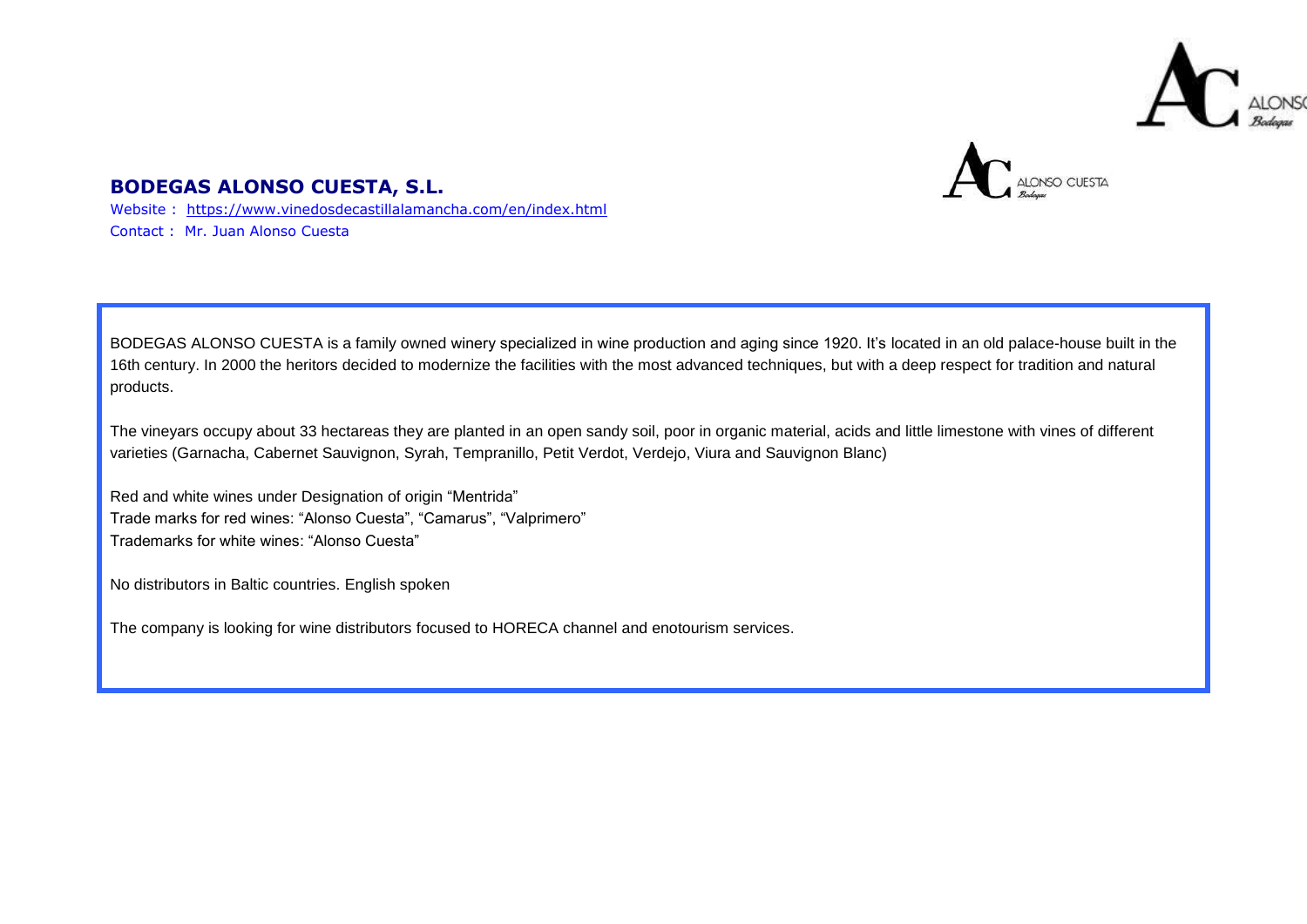

#### **BODEGAS ISLA, S.L.**

Website : https://www.bodegasisla.com/Home.14.0.html?L=1 Contact : Mr. Carlos Buitrago Rincón

Vine growers and producers of wine for more than 100 years. The knowledge of the land and vineyards enables them to harvest the best grapes. BODEGAS ISLA has 200 hectares of its own vineyards, with the Tempranillo, Airén and Garnacha varieties. The winery has a storage capacity of more than 5,000,000 litres and buildings with wooden beams from the beginning of the XX century, cold stabilization, non-microbial filtration, oak barrels, automatic wine vats, temperature control during fermentation...etc The variety of wines belongs to different indications from Designation of origin "La Mancha", Protected Geographical Indication IGP "Vinos de la Tierra de Castilla" and Table wines Bag in Box and they could produce under the private brand of the importer. Trade marks: "Isla Oro","Monte Milla", "Alto Grande" and "Hispavin" Distributors in Poland but not in Baltic countries. English spoken

The company is looking for wine distributors both for the off-trade or on-trade channels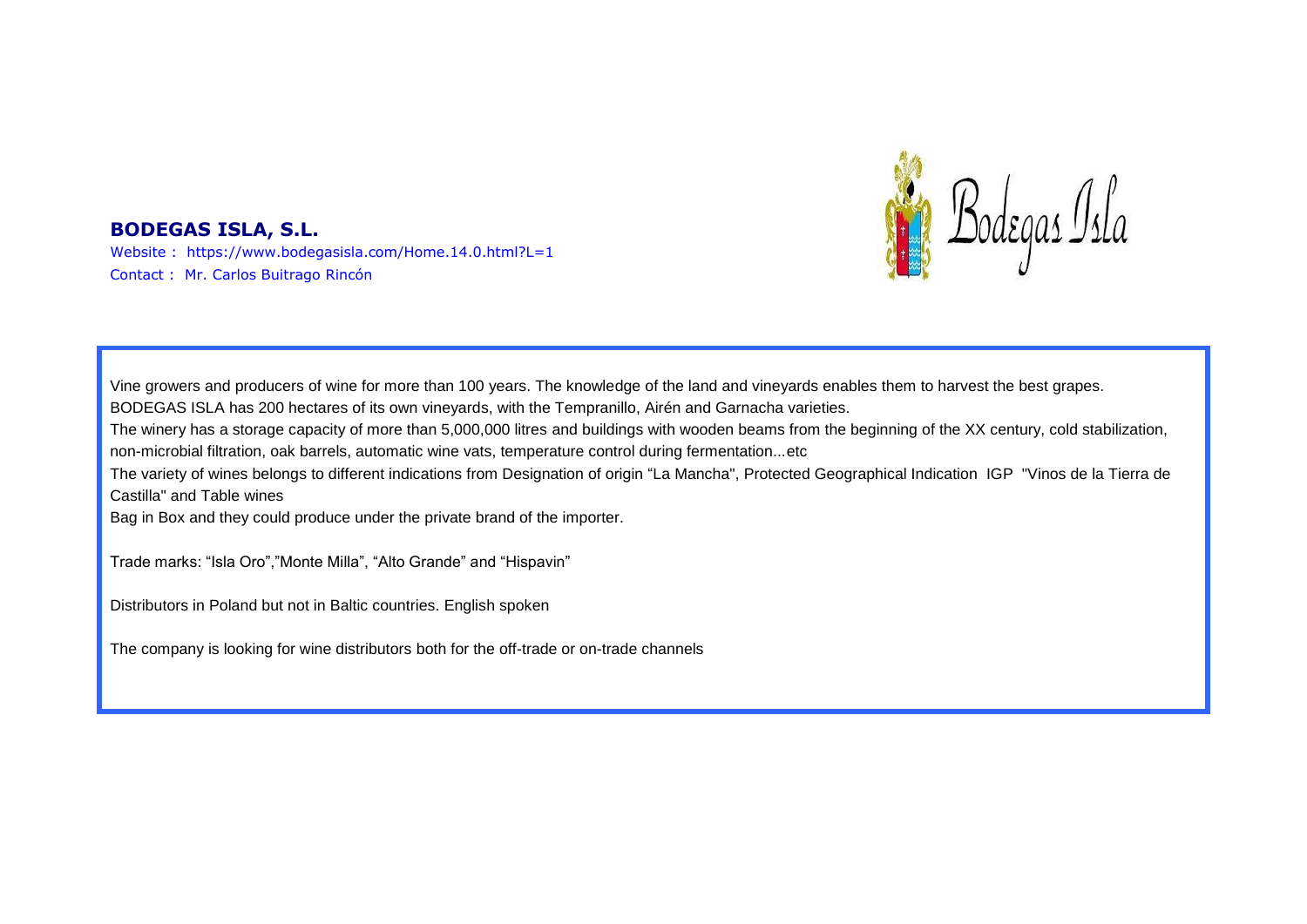

# **BODEGAS Y VIÑEDOS ILLANA, S.L.**

Website : <https://www.bodegasillana.com/en/> Contact : Ms. Noe Pérez Carrero

Tradition, craftsmanship, and a strong family spirit are some characteristics that define Bodegas y Vinedos Illana today. They produce wine in Cuenca, in the heart of the La Mancha Denomination of Origin in Castilla La Mancha.

The company has always been very faithful to its origins and they are the fourth generation of vine growers; their passion are the grapes and high quality wines. For this reason, agriculture (and more particularly viticulture) is their way of life.

The estate consists of 100 ha of excellent vineyards of their own that allow a very careful control by the winemakers. They maintain and respect the grape varietal tradition of the region by growing Tempranillo, Bobal, Airén, they also grow Cabernet Sauvignon, Merlot, Syrah, Petit Verdot, Cabernet Franc and Sauvignon Blanc vines.

No distributors in Baltic countries. English spoken

Bodegas Illana is looking for wine importers and distributors interested on great wines at a very competitive prices.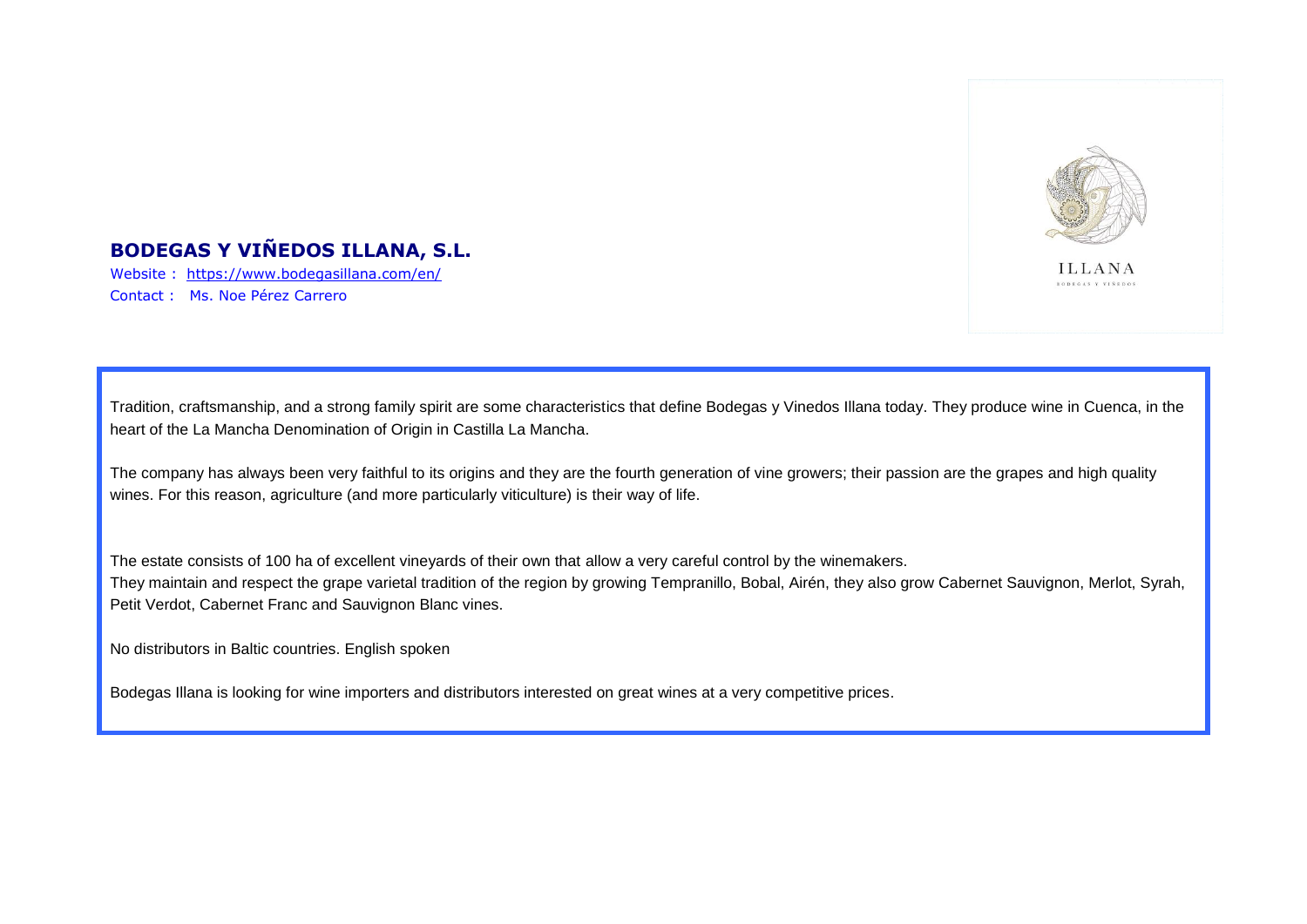

#### **BODEGAS FERNANDO CASTRO, S.L.**

Website : https://www.bodegasfernandocastro.com/ Contact : Mr. Javier Piña

Family winery created in 1850, it's the most ancient winery in the region of Castilla La Mancha under the same family.

Winegrowers by family tradition, Bodegas Fernando Castro has 380 hectares of vines with different varieties of grapes.

Tempranillo, Garnacha, Cabernet Sauvignon, Merlot, Syrah … are the varieties we use for our red wines. Of these, Tempranillo (also known as Cencibel) is unquestionably the most representative grape of their vines. Airén, Macabeo, Chardonnay, Verdejo, Sauvignon Blanc … are the varieties they use to make white wines.

Under de Designation of Origin "Valdepeñas"

Over the years, it has been able to modernize, following the needs of its customers, expanding its product ranges to new and emerging sectors such as sparkling wines, non-alcoholic wines, kosher wines, organic wines and even sangrias. At present, the winery is committed to offer wines a la carte as the key to success in today's wine market.

No distributors in Baltic countries. English spoken

Bodegas Fernando Castro is looking for new distributors and strengthening relationships with potential customers.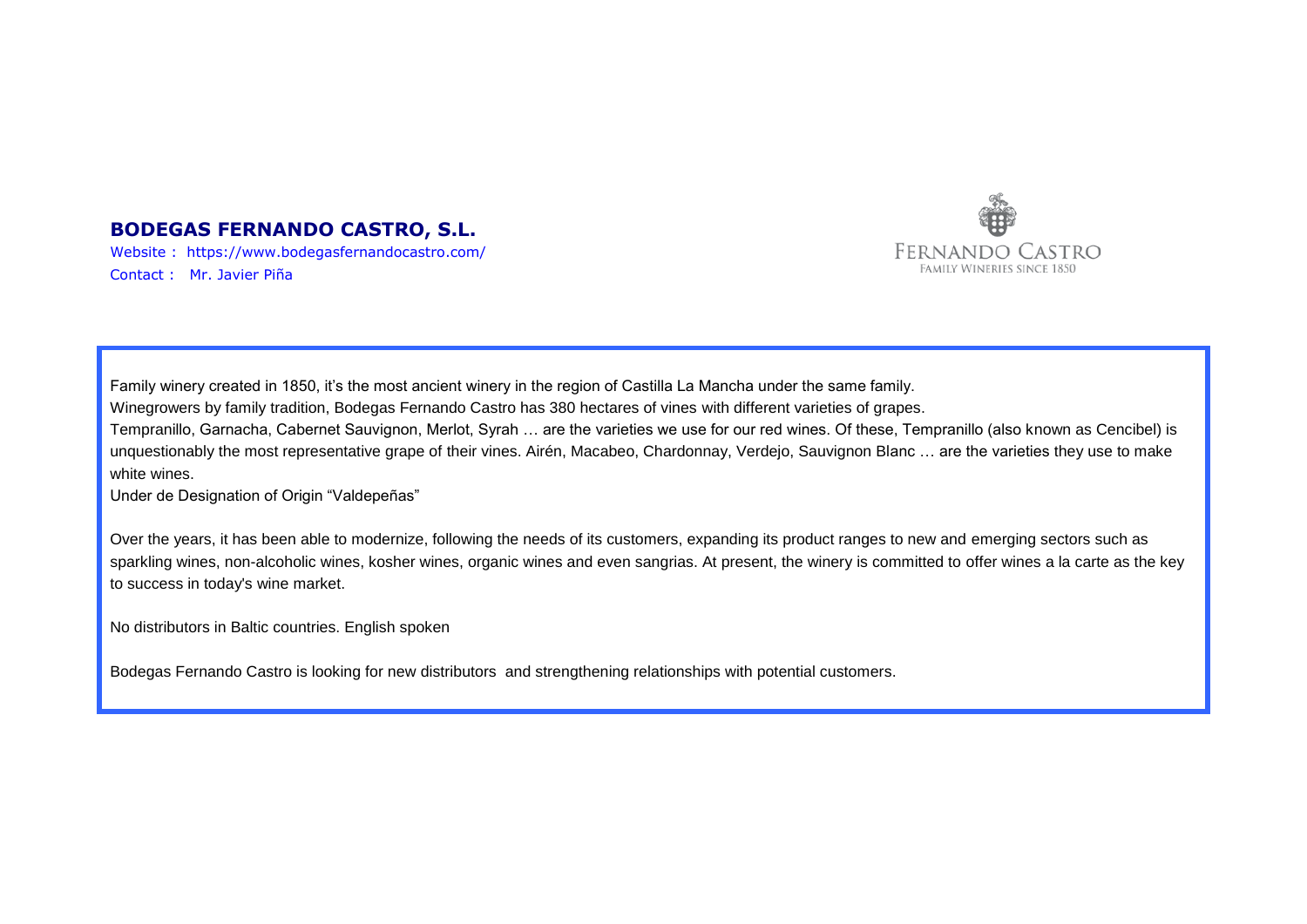# **VIÑEDOS Y RESERVAS, S.A.**



Website : http://www.cuevassantoyo.com/en Contact : Mr. Jesús Picazo

Viñedos y Reservas is a winery in Castilla la Mancha, a pioneer in the production of sparkling wine since 1987 and under the Differentiated Quality Mark 'CUEVA'. 100% of its activity entails preparation under the traditional method of bottle fermentation

Sparkiling wines: CUEVAS SANTOYO (Semi-Brut-Nature-Rose) CAROLVS NATURE and GRACE BRUT GOTAS DE PLATA (Semi-Brut-Nature-Rose)

No distributors in Baltic countries. English spoken

The winery wants to introduce its sparkling wines in Baltic countries and Poland through importers and distributors focused to HORECA channel and supermarkets.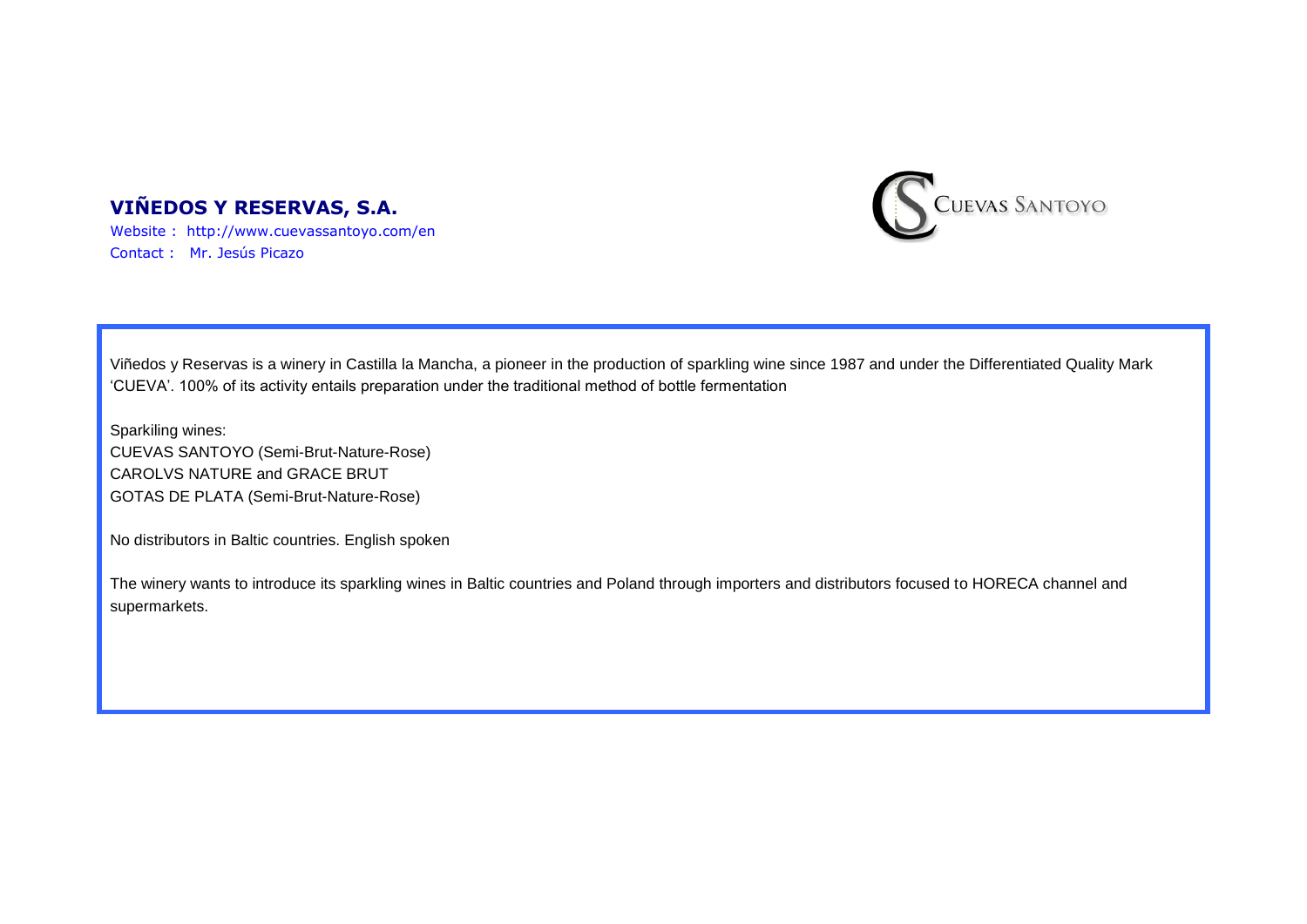# **BODEGAS Y VIÑEDOS MARTUELA, S.L.**

Website : <https://martue.com/martuela/> Contact : Mr. Jorge Miranda



Martúe vineyards are located in La Guardia (Toledo), an area of excellent environmental conditions for the production of quality wines. Finca Campo Martuela: With an extension of 30 hectares and the varieties chosen: Tempranillo, Cabernet Sauvignon, Petit Verdot, Merlot, Syrah. Finca El Casar: With an extension of 51 hectares, with the same red varieties (Cabernet Sauvignon, Merlot, Syrah, Tempranillo and Petit Verdot), as well as the new Malbec and the Chardonnay white grape.

Red wine MARTUE bottled 0,75 l. and 1,5 l.

Martúe is the star of their Pago, with unbeatable quality and price, produced with the highest quality grapes selected in each harvest

No distributors in Baltic countries. English spoken

Bodegas Martuela is looking for new distribution channels.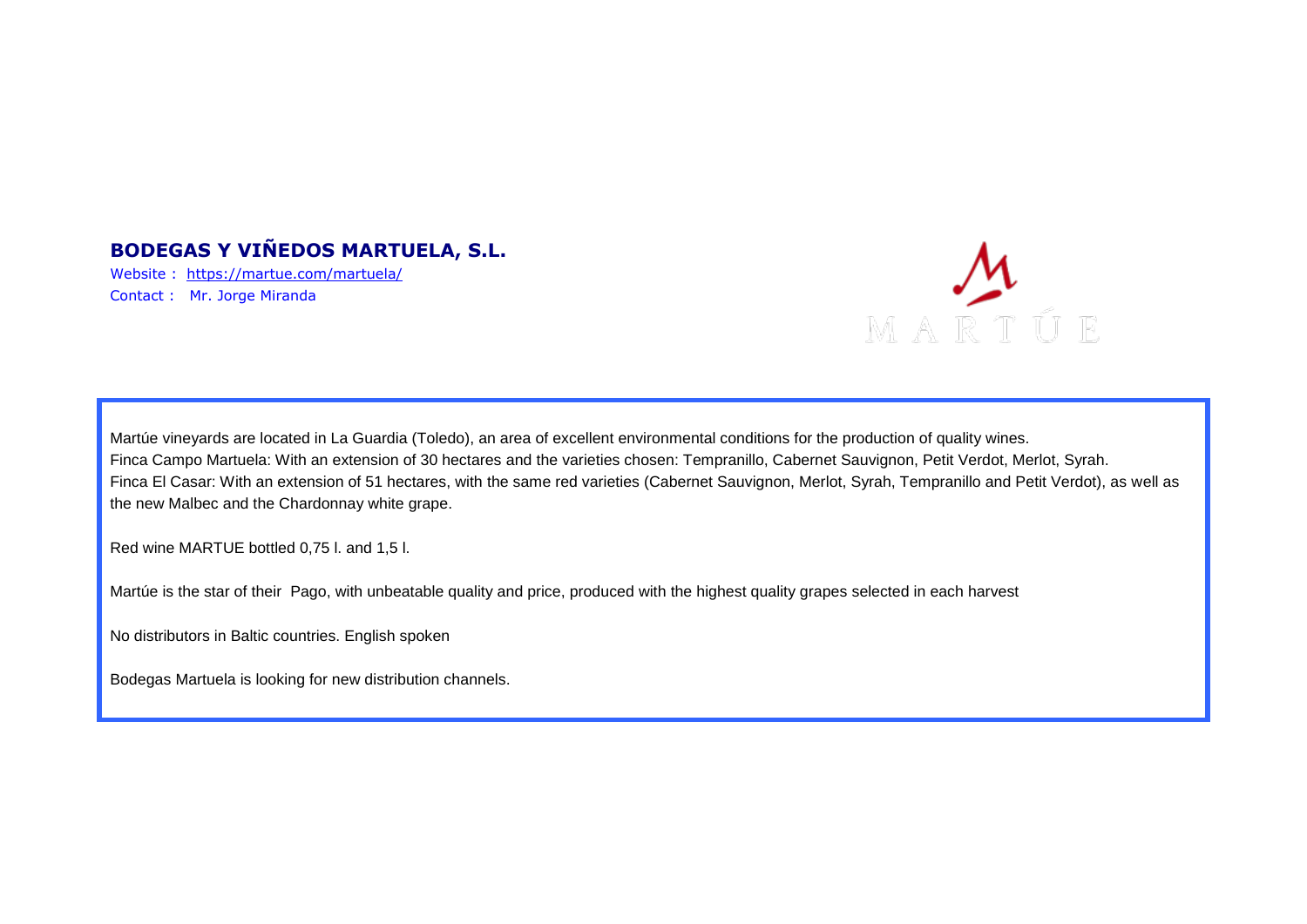#### **BODEGAS CANOPY (CANOPY CONSUL, S.L.)**

Website : <https://www.bodegascanopy.com/> Contact : Mr. Alfonso Chacón



Winery created in 2003 with total of 19 hectares divided between the grape varieties of Syrah and Garnacha. Bodegas Canopy has very old vineyards that allow to elaborate singular wines, with a strong personality and a unique character under Designation of Origin "Mentrida".

Canopy production is based on maximum respect for the grapes in the cellar. His wines follow a process of pre-fermentative cold maceration and early discoveries, to undergo a malolactic fermentation in French oak barrels of different sizes. So far, Bodegas Canopy has launched seven monovarietal references to the market: "Castillo de Belarfonso" , "Tres Patas", "Malpaso", "La Viña Escondida", "Congo", "Kaos" and "Loco".

"Tres Patas 2016" 92 points in Peñín wine guide "Malpaso 2016" 93 points Peñin wine guide "La Viña escondida 2015" 93 points Peñin wine guide "Congo 2015" 94 points Peñin wine guide "Kaos 2010" 90 points Peñin wine guide "Loco 2015" 90 points Peñin wine guide "Castillo de belarfonso 2017" 90 points Peñin wine guide In 2017 they have produces a new wine called "Ganadero"

No distributors in Baltic countries. English NOT spoken

Bodegas Canopy is looking for wholesalers and distributors focused to HORECA channel and delicatessen shops.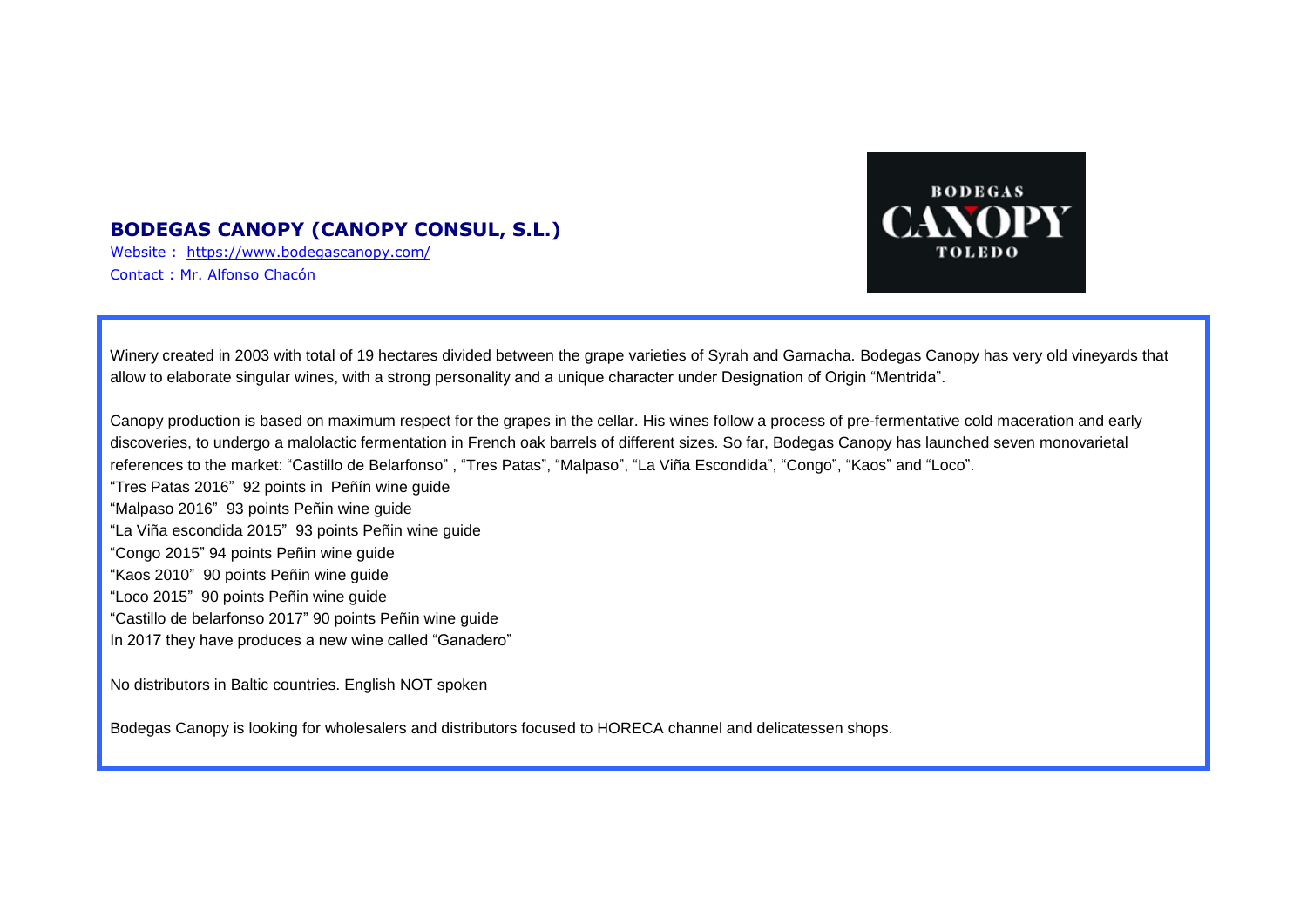#### **MIGUEL CALATAYUD, S.A.**

Website : http://www.vegaval.com/en/ Contact : Mr. Miguel Calatayud



Bodegas Miguel Calatayud is a family winery , dedicated to the production and aging of high quality wines, with the accumulated experience of three generations and the passion to offer wines adapted to each palate, to each moment and to each place. Wines under Designation of Origin Valdepeñas and IGP "Vinos de la Tierra de Castilla. Partially fermented must

Trade marks: "Vegaval Plata" and "Trebolé"

No distributors in Baltic countries. English spoken

The company is looking for importers and distributors focused to shops specialized in wine sales.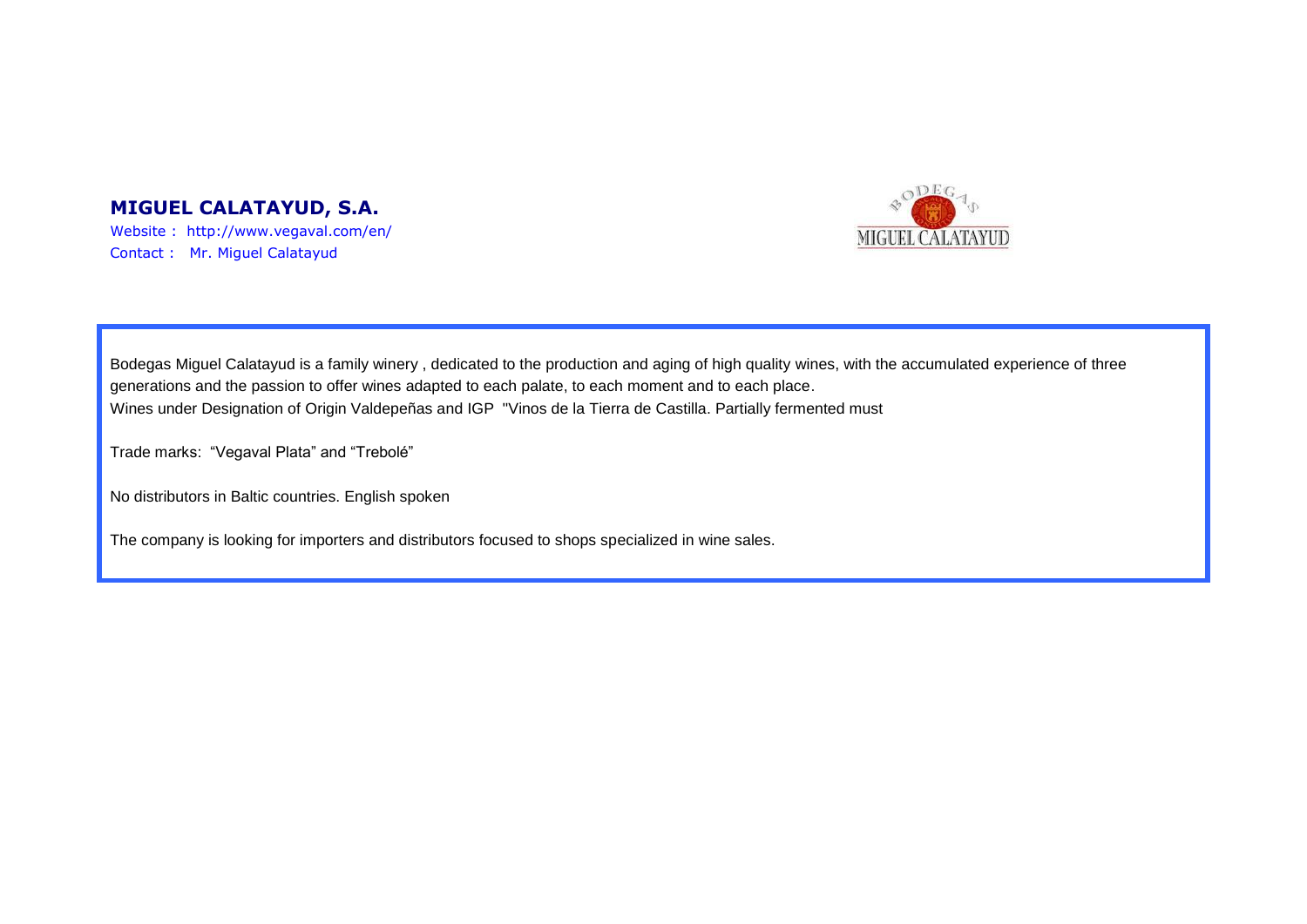#### **ENCOMIENDA DE CERVERA, S.L.**

Website : <http://encomiendadecervera.com/en/la-encomienda/> Contact : Mr. Andrés Robles



ENCOMIENDA DE CERVERA produces olive oils and wines from estates with volcanic origin.

For the olive oil, there has been 100 hectares of super intensive plantation of Arbequina variety added to the traditional three-feet long Olive Groves of Cornicabra, and 28 hectares of Isolated plantation of Picual variety. The Oil Press, from the XVIII Century, has been adapted to new technologies of cold press and mechanical methods, extracting the best Extra Virgin Olive Oil for each variety

For the wines, the old vineyards have been renovated and expanded to 50 hectares, adding the traditional Tempranillo and new varieties such as Cabernet Sauvignon, Syrah, Petit Verdot, and Graciano. The winery, from the XIX Century, has been restored, expanded, and modern fermentation installations have been added, always respecting our environment, and improving the quality of the wines.

Volcanic Extra Virgin Oil conventional brands: Vulcanus 100% Arbequina, 1758 Selection First Day Harvest, 1758 Family Reserve Coupage, 1758 Selection Polyphenols, Señorío de Almagro

Organic Extra Virgin Olive Oil Gold "Maar de Cervera" glass bottle

Volcanic Winess conventional brands: "Maar de Cervera" Syrah, 1758 Selection Petit Verdot, Vulcanus Syrah, Vulcanus Alpha Tempranillo, Poker D Tempranillo, Horten Tempranillo, 4T4 Tempranillo, Ananoa Syrah

No distributors in Baltic countries. English spoken

The company is looking for food importers-distributors in gourmet markets, special stores-retails for the Volcanic Extra Virgin Olive oils and wines.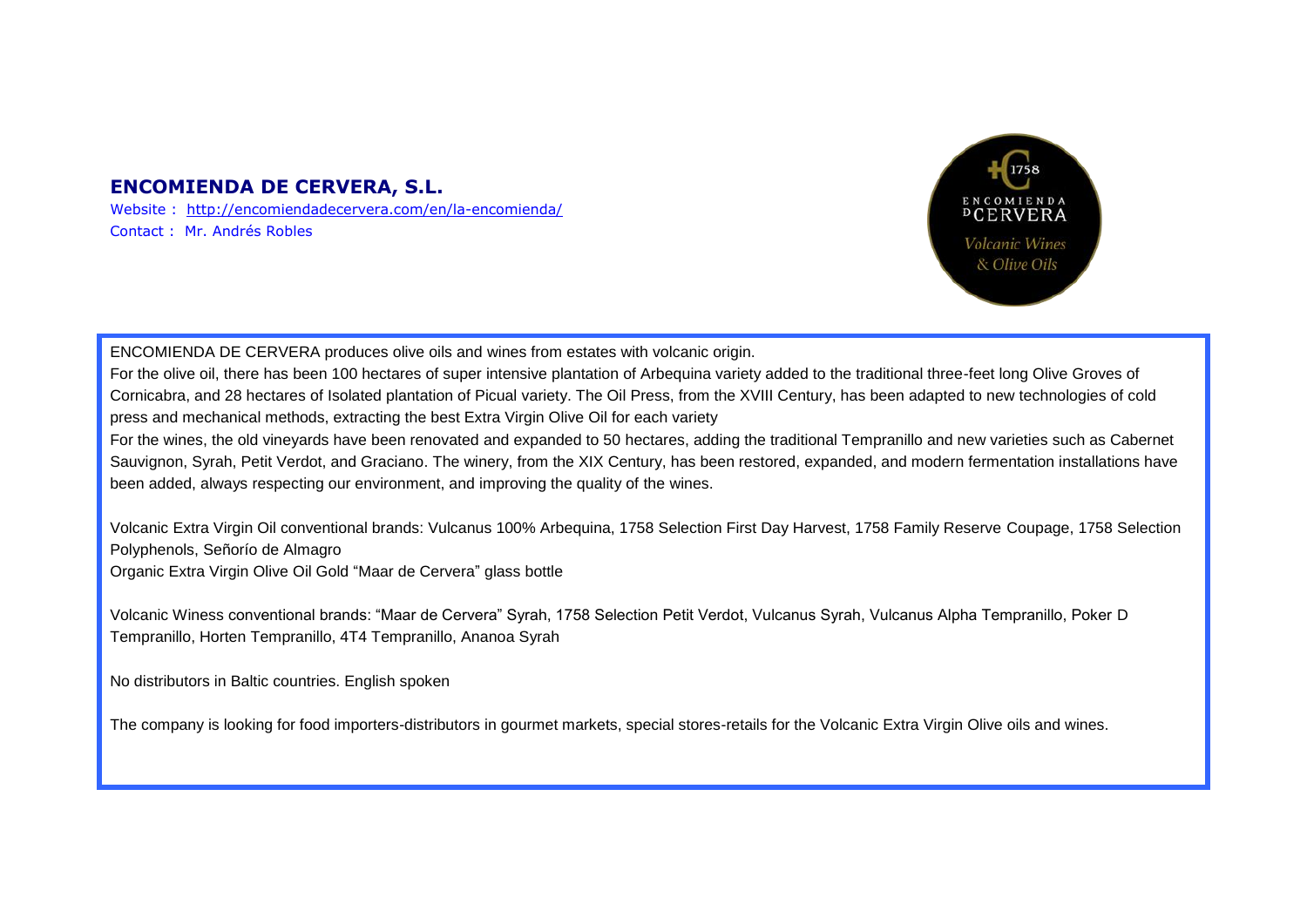

**UVA DE VIDA**  Website :<http://uvadevida.com/> Contact : Mrs. Carmen López Delgado

The company is a traditional family farm, initiated and led by a woman business, with vineyard, olive and cereals grove. The farm is certified in organic agriculture and biodynamic agriculture, no chemical additives are used in the vineyard and in the winery because all its wines are labelled with "does not contain added sulphites".

They produce high quality wines and juice 100% Graciano, a native variety and little cultivated they have invested in this area.

Trade mark: latitude 40 (Tempranillo red and rose, and grape juice)

No distributors in Baltic countries. English spoken

Their objective is to find food distributors of these products in wine specialized shops in Europe.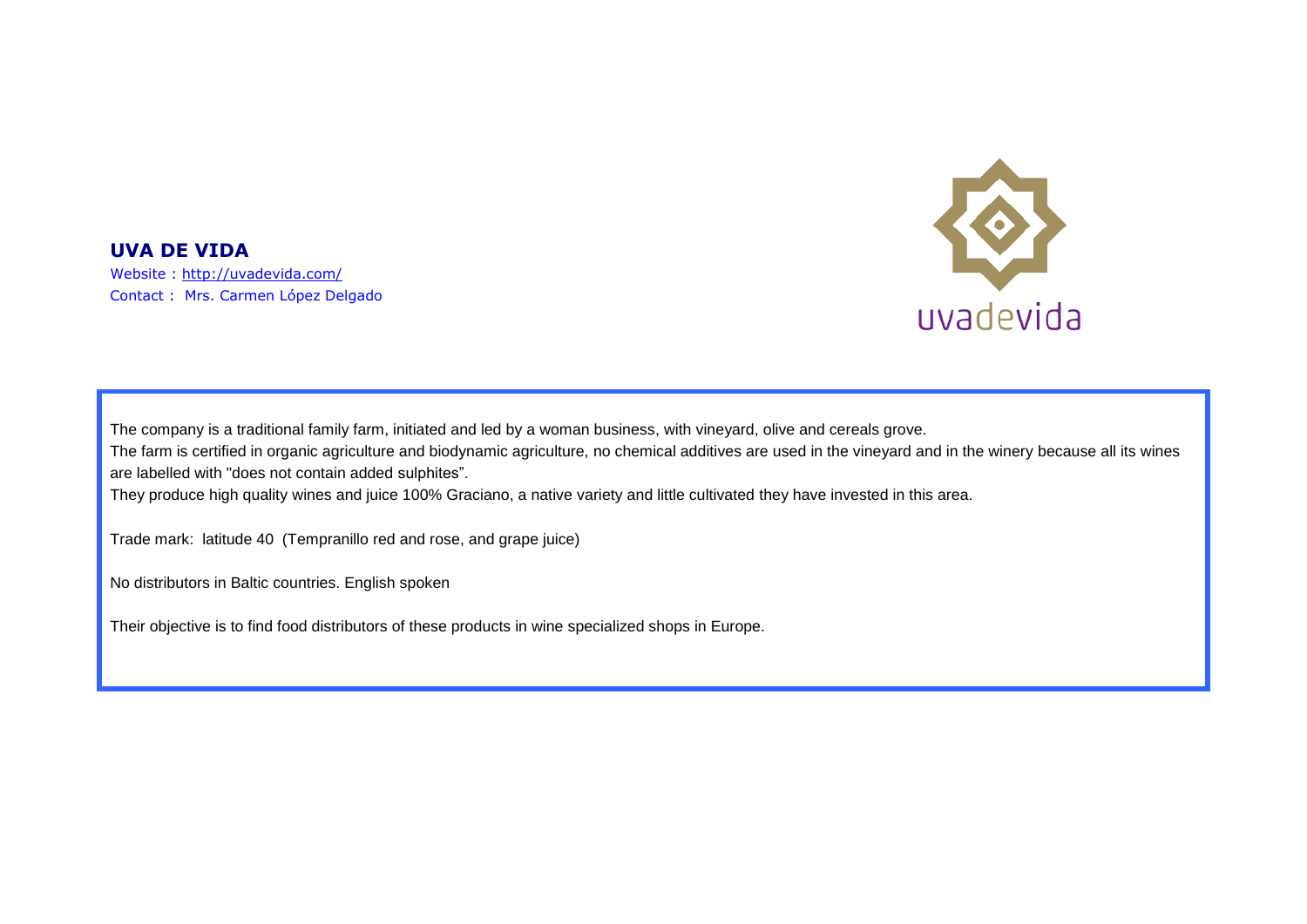# **BODEGA SEÑORIO DEL JUCAR**

Website :<https://www.senoriodeljucar.com/en/home/> Contact : Mr. Ernesto Tébar



It's a family winery in the third generation dedicated to organic wine production and aging. Their values are adaptation to the environment, providing wines with a fresh and modern image, looking for a touch of fantasy with elegance, moreover of a premium quality (under BRC and ISO 14001 certifications). Wines are bottled without any filtration process so that they maintain their integrity and purity. Cueva Llana wines have been awarded by the main competitions worldwide.

Trade marks: CUEVA LLANA (100% Sirah, 100% Macabeo and 100% Bobal rose), TRANCO DEL LOBO (100% Bobal, 6 months aging in oak),

No distributors in Baltic countries. English spoken

Their objective is to find wine distributors focused to HORECA channel.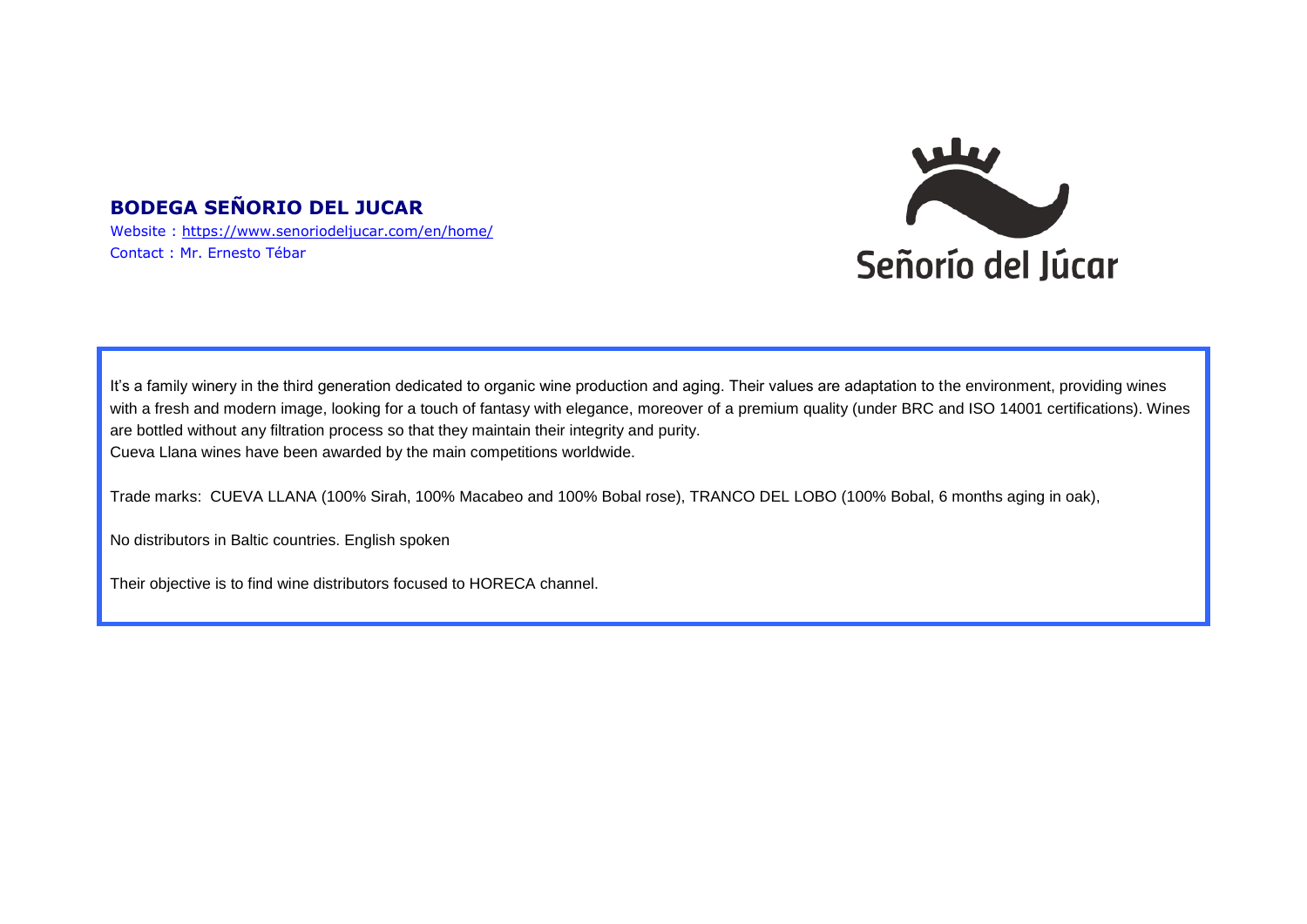#### **BOGARVE 1915, S.L.**





Family winery producing exclusive wines, mistelas (licor wines) and vermuts since 1915 with the third /fourth generation, most of them under Designation of origin La Mancha and IGP Tierra de Castilla.

In 1996 the family made its first vineyard plantations. They currently have about 120 hectares of vineyards area and agreements with other providers of 1,500 hectares.

Among the white grape varieties: Airen, Macabeo, Verdejo, Chardonnay, Sauvignon Blanc, Moscatel de Grano Menudo, Muscat of Alexandria, Viognier, and Gewürztraminer. Among the reds include: Aragon, Grenache, Red Grenache, Tempranillo, Syrah, Graciano, Merlot, Cabernet Sauvignon, Petit Verdot, and **Bobal** 

Products: Conventional and organic white, red and rose wines Licor wines (white and red Mistela) Vermut Trade marks: La Cruz Vega, Alma de Vega, Matritellus, Hundred and 19Quince

No distributors in Baltic countries. English spoken

Their main objective is introduce their products in Baltic countries through distribution/importation agreements. Potential contacts are: wine importers, supermarkets, HORECA and online market place specialized in wine sector.